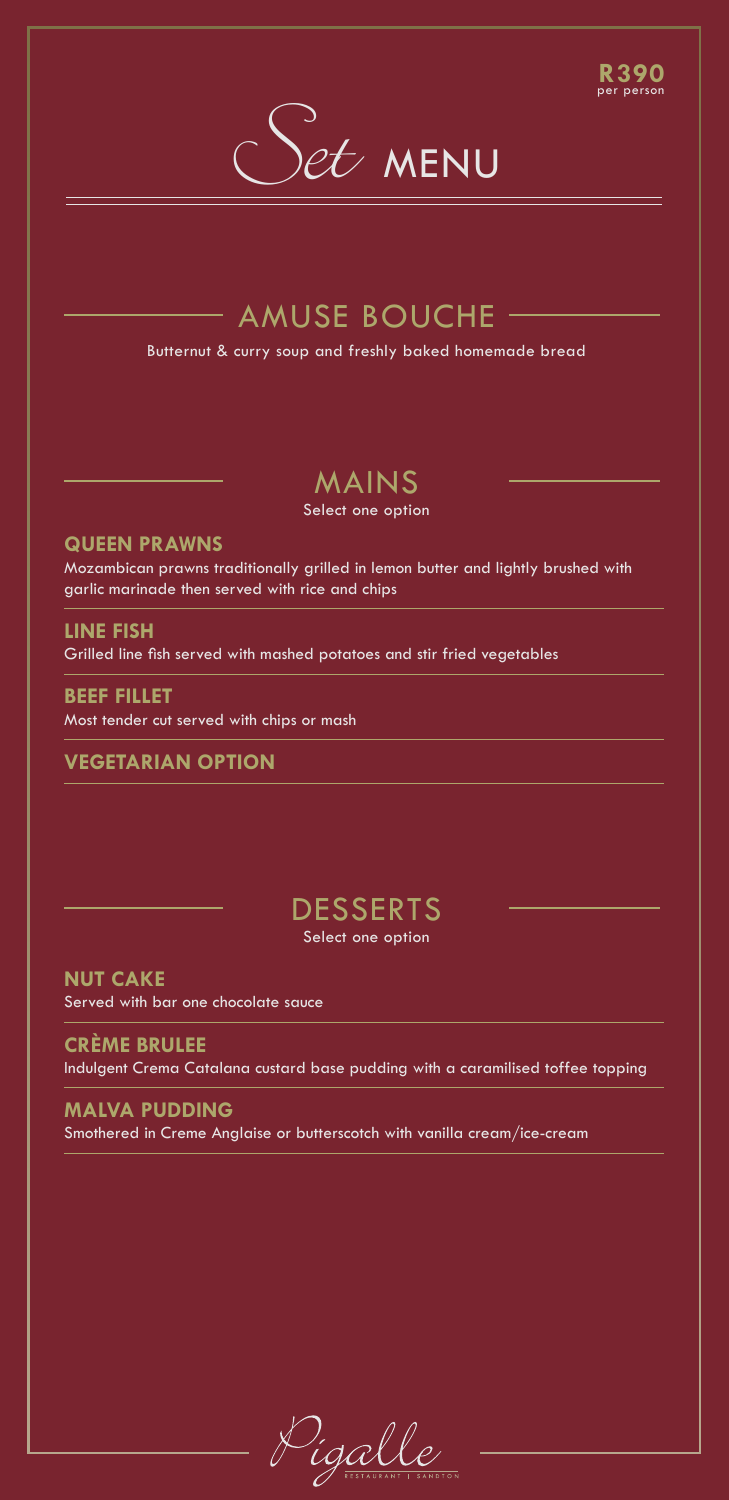# Set MENU

**R390** per person

## AMUSE BOUCHE

Butternut & curry soup and freshly baked homemade bread

# STARTERS

Select one option

**CHICKEN LIVERS** Sautee in a mild peri –peri sauce

**CALAMARI STARTER**  Grilled in lemon butter and garlic

**BEEF TRINCHADO** Pan Fried in white wine and garlic sauce

**GREEK SALAD**

## MAINS

Select one option

**QUEEN PRAWNS**

Mozambican prawns traditionally grilled in lemon butter and lightly brushed with garlic marinade then served with rice and chips

**LINE FISH**  Grilled line fish served with mashed potatoes and stir fried vegetables

**BEEF FILLET** Most tender cut served with chips or mash

**VEGETARIAN OPTION**

).<br>ígal